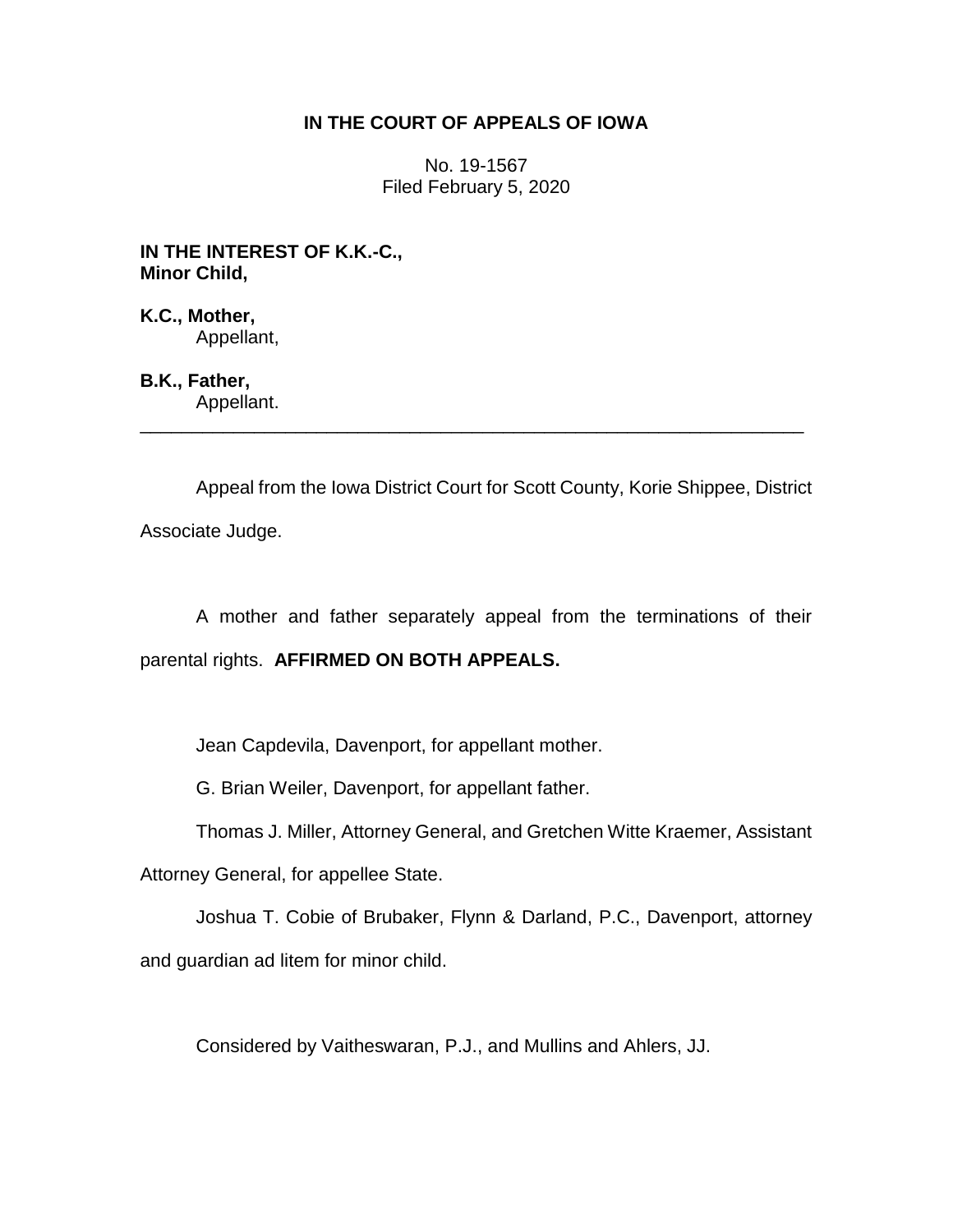### **MULLINS, Judge.**

 $\overline{a}$ 

A mother and father separately appeal from the terminations of their parental rights to K.K.-C, born in 2009. The mother argues termination is not in the best interests of the child. The father argues termination was inappropriate because his actions did not lead to initial child-in-need-of-assistance (CINA) adjudication, he presented no risk of harm, he substantially complied with expectations of the Department of Human Services (DHS), and DHS failed to make reasonable efforts at reunification.

#### **I. Background Facts and Proceedings**

The child came to the attention of DHS in 2017 upon allegations of the mother's drug use, inappropriate supervision of the child, and unsanitary residence.<sup>1</sup> The mother admitted to marijuana use. The child was adjudicated CINA in October pursuant to Iowa Code section  $232.2(6)(b)$ ,  $(c)(2)$ ,  $(g)$ , and  $(h)$ (2017). Following adjudication, the mother repeatedly changed residences, and allegations of drug use and inappropriate supervision continued. The child was removed from the mother's custody and placed in foster care in November 2017, following the mother's arrest for possession of methamphetamine and failure to comply with drug testing. The child has remained in the same placement since then. A hair sample taken from the child in December tested positive for methamphetamine.

<sup>&</sup>lt;sup>1</sup> This is not the first time the family has been involved with DHS. The child tested positive for marijuana at birth, was the subject of a founded assessment for failure to provide adequate supervision in 2011, and was again the subject of a founded assessment for the "mother's substance abuse and allowing improper supervision by allowing access to the child by a registered sex offender" in 2013.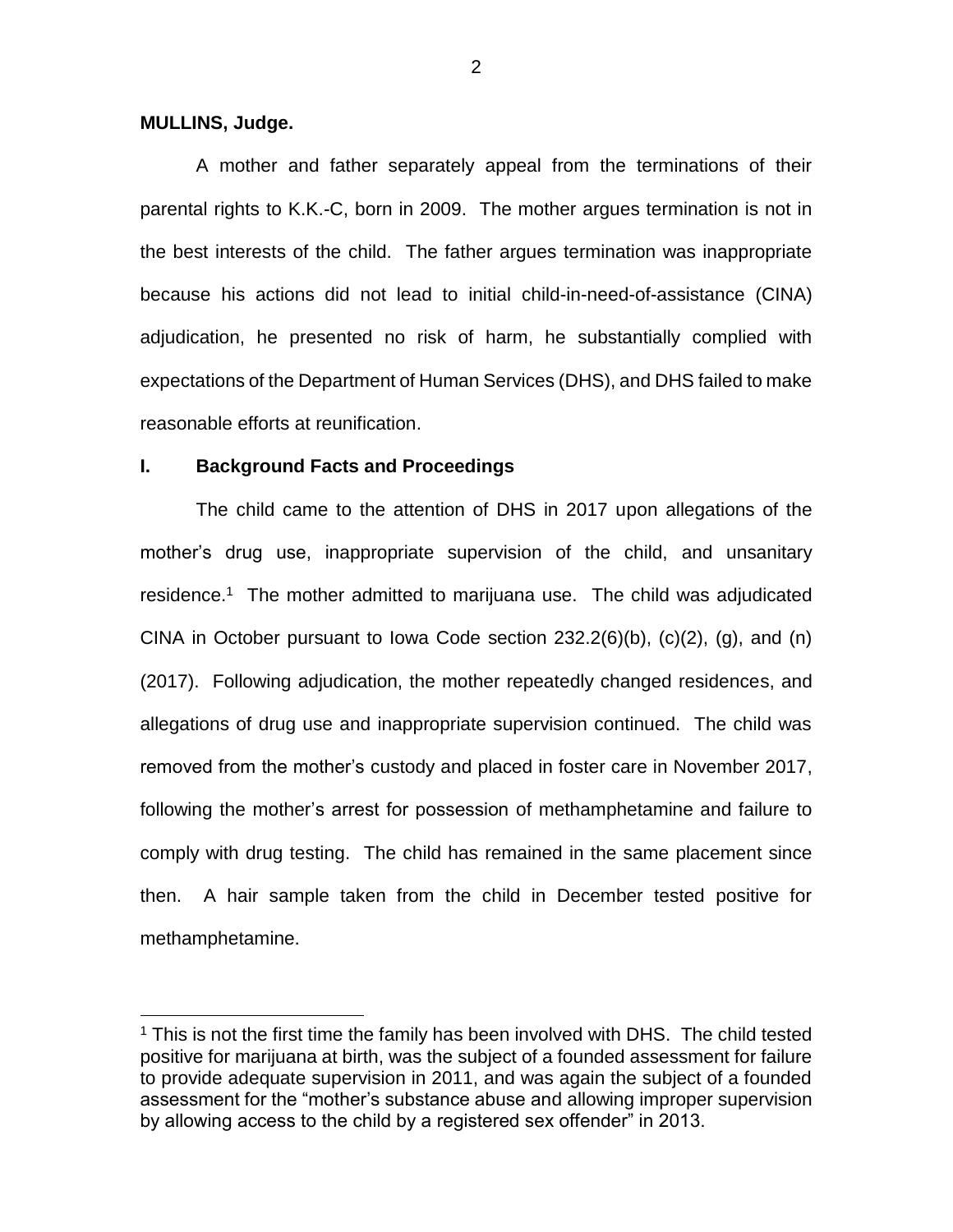Throughout the course of proceedings, the child disclosed a number of concerns related to the mother's housing: "[bites from] fleas or bedbugs, being threatened, being scared of being shot, [and] not having water in the home in which [the child] was residing." While in the mother's custody the child had inconsistent school attendance.

The mother failed to engage in visitation so often that she was required to confirm visits by 7:00 a.m. on the day visitation was to take place. On multiple occasions, the mother failed to confirm on time. Although the mother was able to engage in age-appropriate conversation and activities with the child and began to regularly attend visits, the child expressed fear one of his parents may attempt to abscond with him. When conflict arose during visits, the mother was unable to calm the child and a family safety, risk, and permanency (FSRP) worker testified about an occasion in which the mother swore at the child out of frustration. At no time did the mother secure appropriate housing for herself and the child.

The mother served a jail sentence beginning in November 2018 and lasting into early 2019. The mother tested positive for methamphetamine in January 2019. She then obtained a new substance-abuse evaluation and completed outpatient treatment in March. When DHS requested drug testing, the mother refused due to her work schedule. The mother testified she again completed treatment in July. At the time of the termination proceedings, the mother had been evasive about her residential address for months but was currently residing with an aunt who refused DHS involvement. At the termination hearing, the mother insisted she could obtain immediate housing for herself and the child at a shelter, but she had no definite arrangements.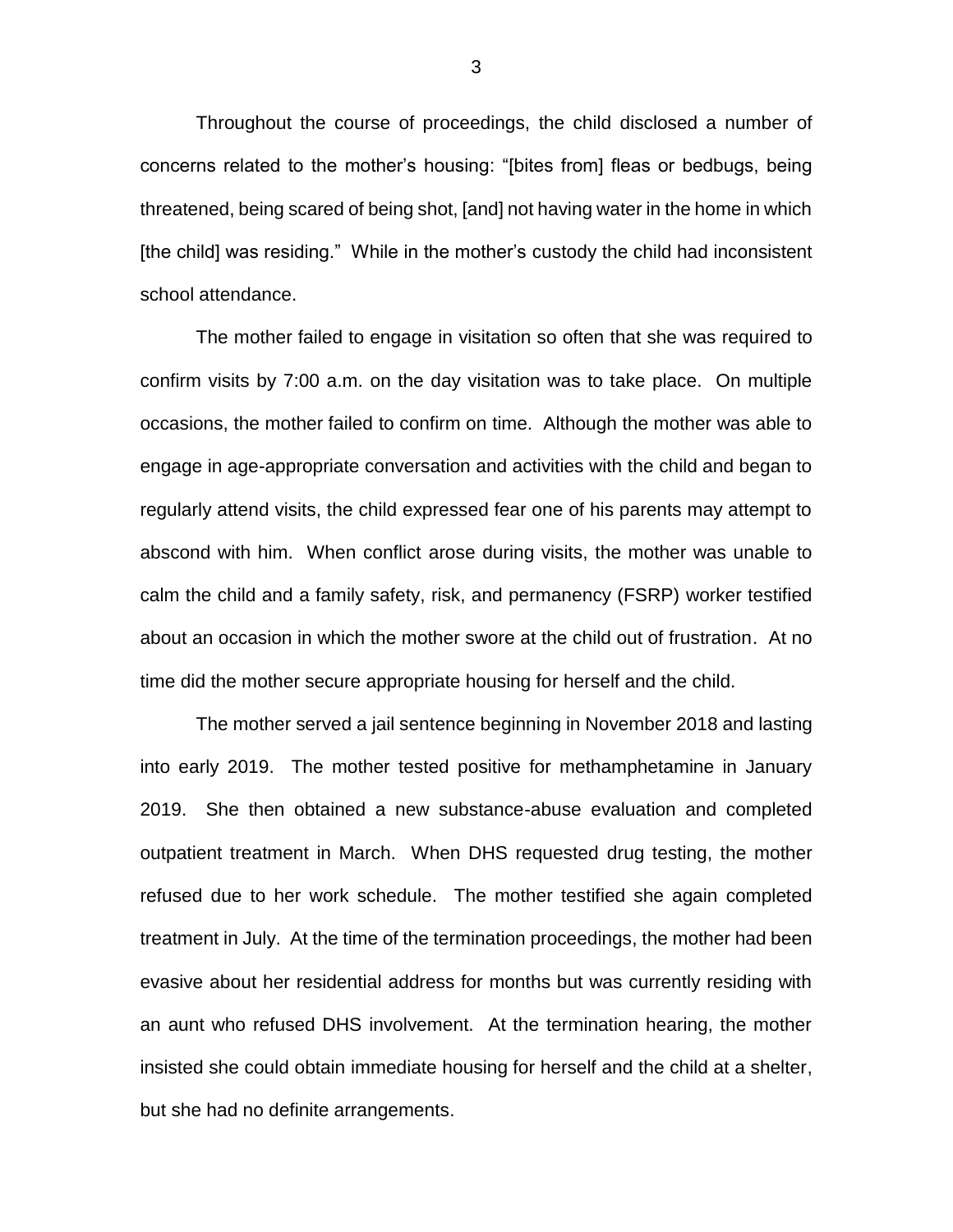The putative father, who was listed on the child's birth certificate but suspected he was not the child's biological father, was incarcerated at the time of adjudication. The juvenile court ordered paternity testing immediately upon the child's CINA adjudication in October 2017. However, testing was not completed until September 2018. Results confirming the putative father's paternity were not received until November of the same year. The father was paroled in August 2018 and released from incarceration into work-release housing. At the October 2018 permanency hearing, the juvenile court found DHS failed to provide reasonable efforts to the father. The court expressed concern about the delay in paternity testing, the father's involvement in the child's life prior to his incarceration, and his reluctance to engage in services prior to confirmation of a biological relationship to the child. The father missed more than one visit due to punishment received when he failed to comply with the rules of his work-release housing. The court granted the father an extra six months to work toward reunification.

Eventually, the father was released from the work-release program and obtained employment and his own housing. During the six-month extension, the father missed visits due to forgetfulness and admitted to the court he was not ready for visits to take place in his home. The father discussed his prior work-release rule violations, alleged criminal activity, and other inappropriate topics during visits, and he consistently engaged in roughhousing with the child. The court found the father's parenting skills were still deficient.

Prior to the termination hearing, the child experienced severe anxiety related to visits with the parents. The child expressed feeling unsafe around the

4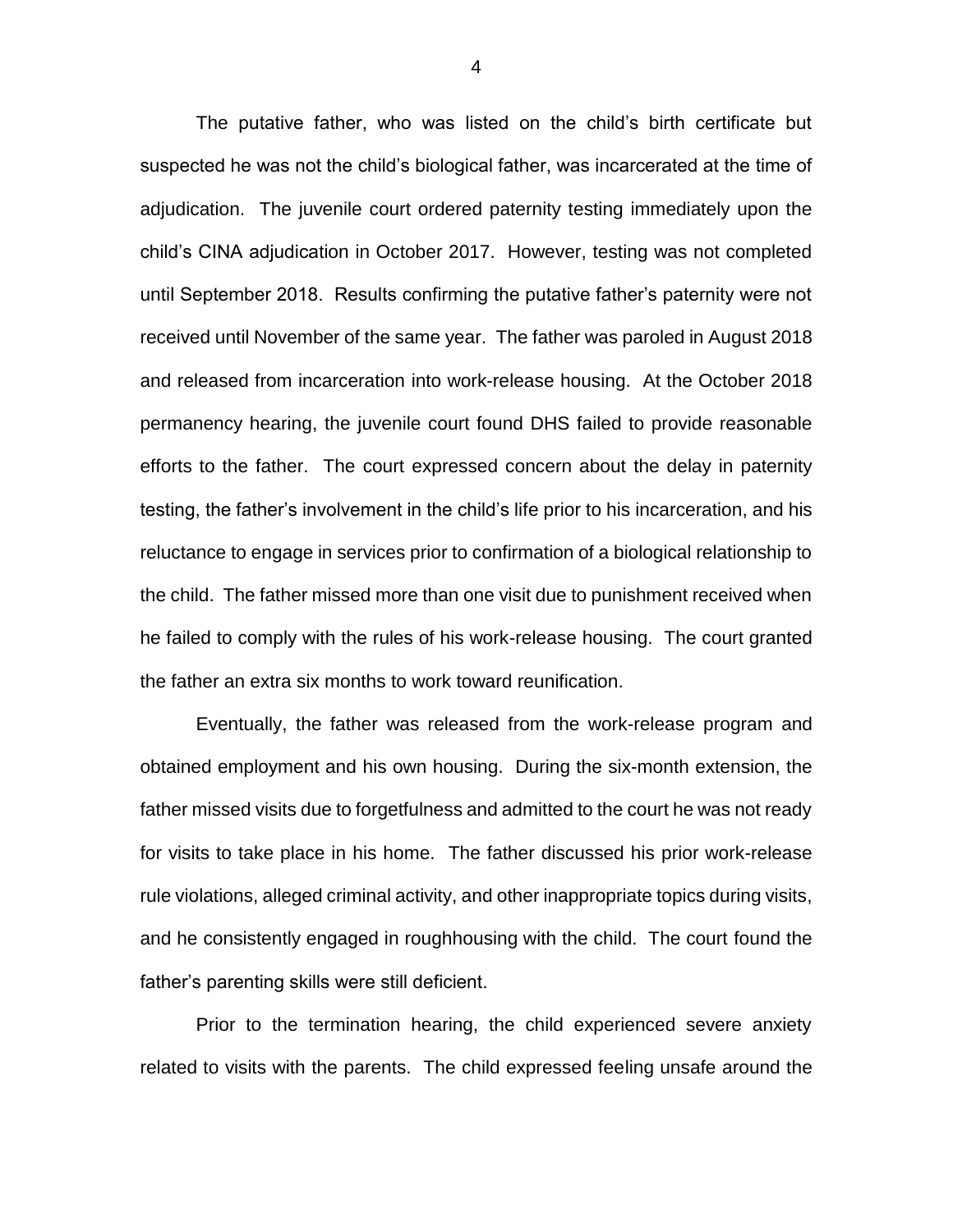biological parents but safe in the foster placement, which was available to the child

as an adoptive placement.

A termination hearing was held in August 2019. The court found the following:

[The child] has been out of [the child's parents'] homes for the last 21 consecutive months with no returns home. The child was adjudicated because of parental substance abuse, inadequate supervision and unsafe housing. The parents were offered services to correct the circumstances that lead to adjudication but those circumstances continue to exist. The court is convinced that further services would not result in reunification. Neither parent is able to assume custody presently or within a reasonable amount of time.

The parental rights of both parents were terminated pursuant to Iowa Code section

232.116(1)(d) and (f) (2019). The parents separately appeal.

# **II. Standard of Review**

Terminations of parental rights are reviewed de novo. *In re P.L.*, 778 N.W.2d 33, 39–40 (Iowa 2010). We give weight to the juvenile court's factual findings, particularly regarding witness credibility. *In re C.B.*, 611 N.W.2d 489, 492 (Iowa 2000). Grounds for termination must be established by clear and convincing evidence. *Id.*

## **III. Analysis**

Review of termination of parental rights involves a three-step analysis. *See P.L.*, 778 N.W. at 40–41. First, a court must determine whether a ground for termination has been proved pursuant to Iowa Code section 232.116(1). *Id.* at 40. Second, a court must consider the factors presented in section 232.116(2), giving "primary consideration to the child's safety, to the best placement for furthering the long-term nurturing and growth of the child, and to the physical, mental, and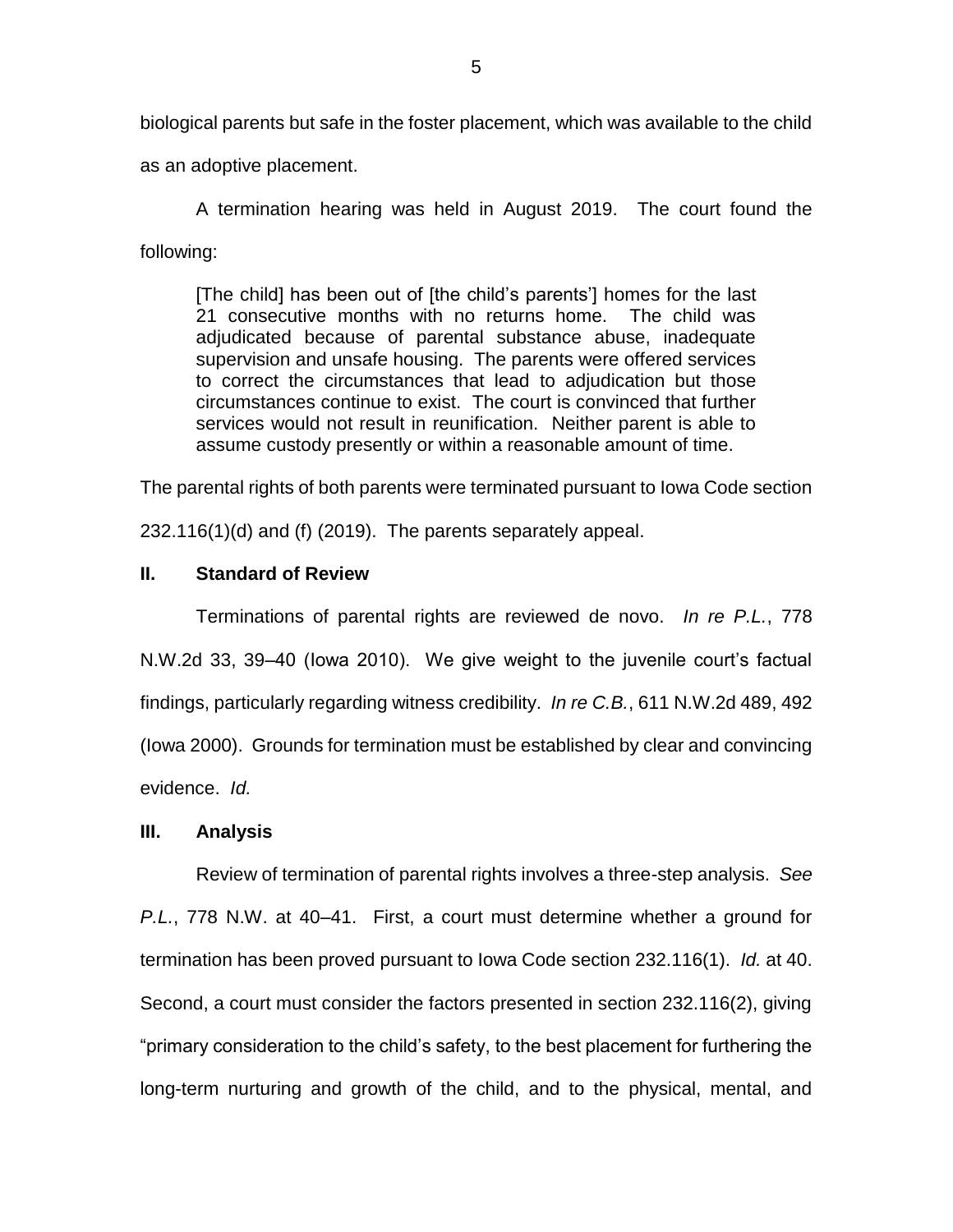emotional condition and needs of the child." Iowa Code § 232.116(2); *P.L.*, 778 N.W.2d at 40. Finally, a court must determine whether any permissive statutory exceptions should be applied pursuant to section 232.116(3). *P.L.*, 778 N.W.2d at 41.

#### A. Mother

The mother argues solely that termination of her parental rights is not in the child's best interests. The mother does not contest the grounds for termination on appeal. Thus, we may bypass step one of the three-step termination analysis. *See id.* at 40. When considering whether termination of parental rights is in a child's best interests we are guided by the factors listed in section 232.116(2).

At this time, the child is more than ten years old and has been subjected to multiple DHS interventions in the family. The child has been in one consistent foster placement since removal from the mother's care. The child has grown to feel safe with the foster family and is also bonded with the family's two dogs, calling them siblings. The child has expressed to providers a feeling of safety with the foster family and wishes to be adopted by the family. The child's mental and emotional growth is challenged during periods leading to and following visitation with the parents. The child has had consistent school attendance and has become involved in recreational activities since placement in the foster home. The child has expressed a feeling of love toward his mother and a desire to maintain contact with her, but the child has also expressed fear of continued abuse if placed in her care. The child does not feel safe when in the mother's presence.

We commend the mother for completing substance-abuse treatment and maintaining sobriety. However, her living situation has been in constant upheaval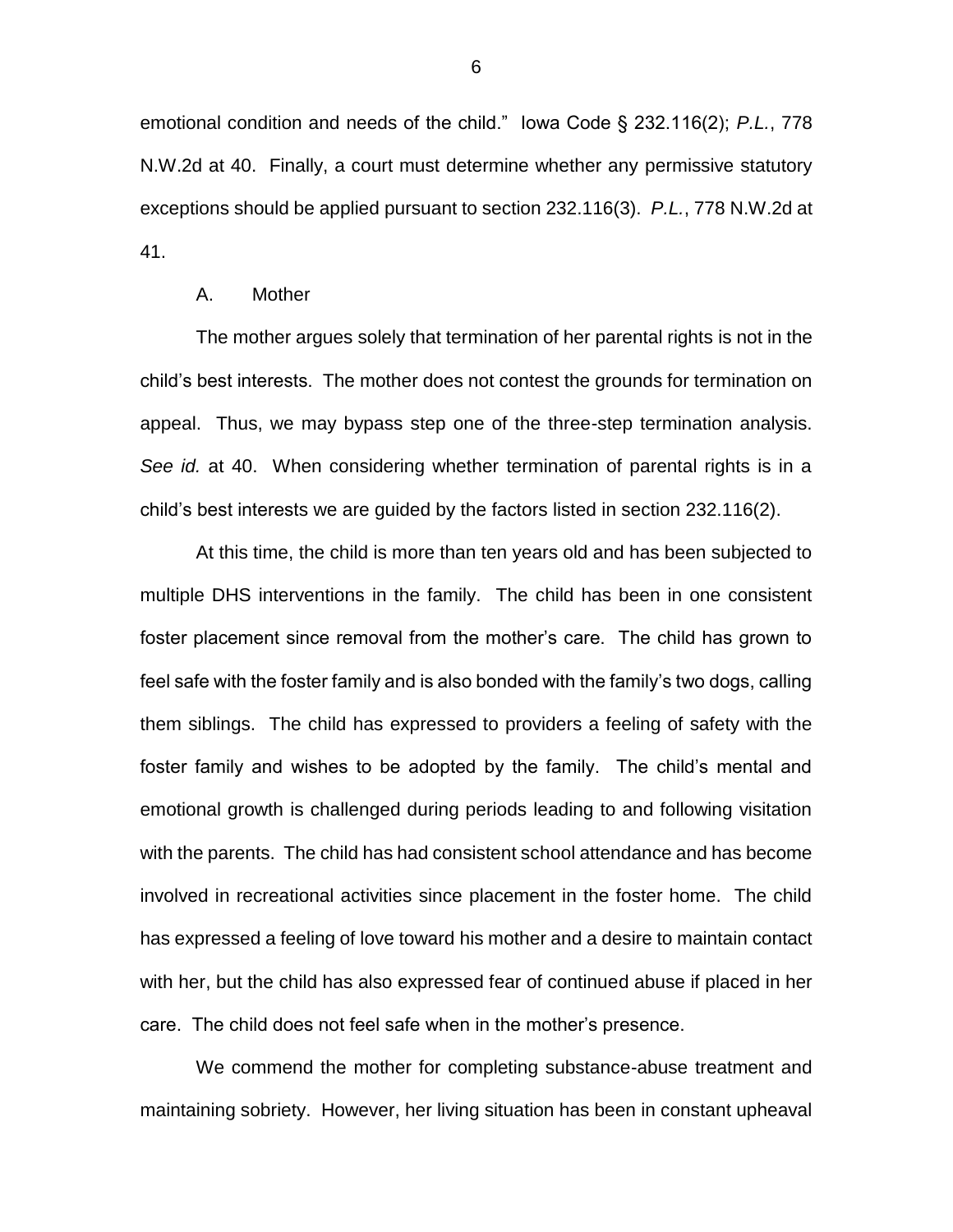and was one of the concerns leading to adjudication. At the time of the termination hearing, the mother was residing with an aunt who would not allow DHS involvement in the home. The mother's plan was to take the child into a homeless shelter, a placement she had not yet secured for herself. We cannot say placement with the mother in a homeless shelter would best provide for the child's safety, long-term growth, or the "physical, mental, and emotional condition and needs of the child." Iowa Code § 232.116(2). Because of the mother's own housing limitations, she never advanced to the point she could exercise home visits with the child. At the time of the termination hearing, the child had been in the care of the foster family for twenty-one consecutive months, felt safe in that home, and wished to be adopted. We cannot force the child to wait in hopes that the mother will secure safe and stable housing. *In re Dameron*, 306 N.W.2d 743, 747 (Iowa 1981).

Our review of the statutory exceptions to termination reveals that only one could be applicable. *See* Iowa Code § 232.116(3). The court may decide not to terminate parental rights if "[t]here is clear and convincing evidence that the termination would be detrimental to the child at the time due to the closeness of the parent-child relationship." *Id.* § 232.116(3)(c). The record is clear that the mother and child share an emotional bond. The child expressed a desire to maintain a relationship with the mother. However, the child is old enough to understand that being adopted by the foster family would mean an end to his relationship with his mother, and he still maintains his preference for adoption. The child's physical and emotional condition have improved since removal from the mother's care. Although the mother and child share a bond, we cannot say it is so

7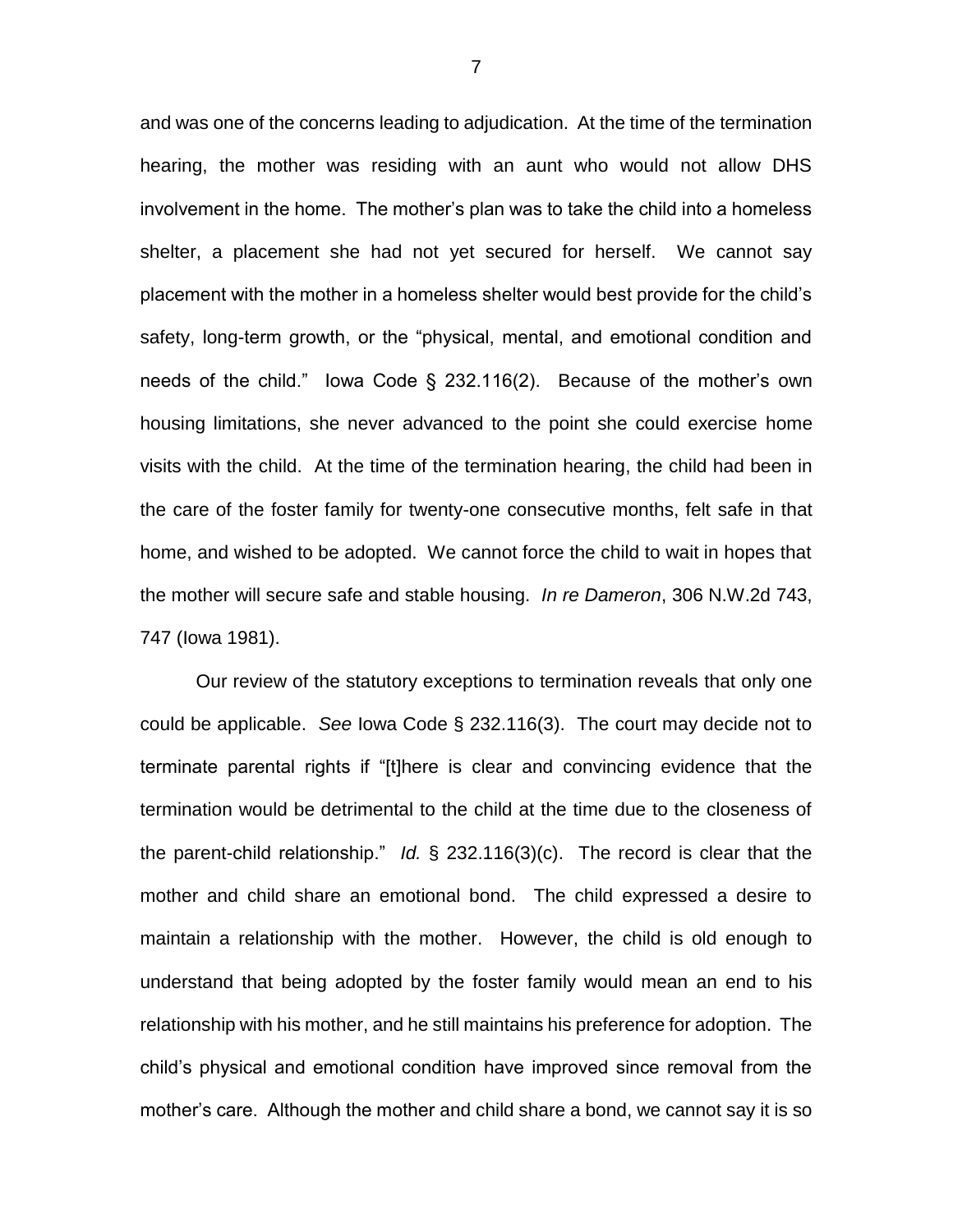close that termination would be detrimental to the child. Accordingly, we affirm the termination of the mother's parental rights.

B. Father

The father raises a number of issues with the juvenile court's order

terminating his parental rights. He challenges termination pursuant to section

232.116(1)(d) and (f). Accordingly, we must begin our analysis as to the father's

parental rights with consideration of the statutory grounds for termination. *P.L.*,

448 N.W.2d at 40. We need only find one ground for termination to affirm the

juvenile court. *See In re L.G.*, 532 N.W.2d 478, 480 (Iowa Ct. App. 1995).

In order to terminate parental rights pursuant to section 232.116(1)(f), the

State must prove all four elements. Iowa Code § 232.116(1)(f).

Parental rights to a child may be terminated if:

f. The court finds that all of the following have occurred:

(1) The child is four years of age or older.

(2) The child has been adjudicated a [CINA] pursuant to section 232.96.

(3) The child has been removed from the physical custody of the child's parents for at least twelve of the last eighteen months . . . .

(4) There is clear and convincing evidence that at the present time the child cannot be returned to the custody of the child's parents as provided in section 232.102.

*Id.* The father argues the State failed to prove by clear and convincing evidence

the child could not be returned to his custody. *See* Iowa Code § 232.116(1)(f)(4).

As to the fourth element, a child cannot be returned to the custody of the child's parents under section 232.102 if by doing so the child would be exposed to any harm amounting to a new child in need of assistance adjudication or would remain a child in need of assistance. We have interpreted this to require clear and convincing evidence the children would be exposed to an appreciable risk of adjudicatory harm if returned to the parent's custody at the time of the termination hearing.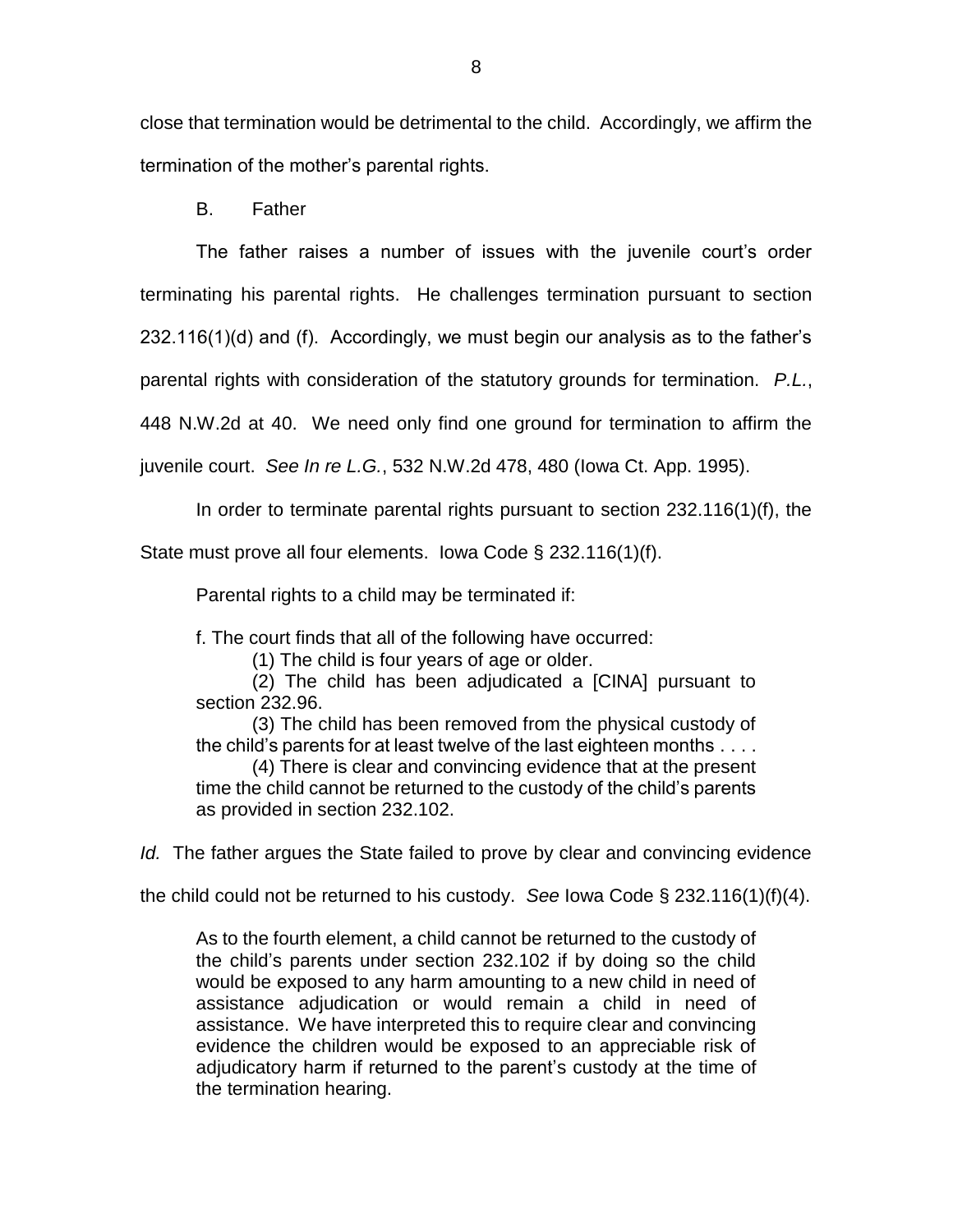*In re E.H.*, No. 17-0615, 2017 WL 2684420, at \*1 (Iowa Ct. App. June 21, 2017) (citations omitted).

The DHS worker testified at the termination hearing that the visitation supervisor had not yet visited the father's residence to determine whether it would be a safe placement for the child because the father had not requested in-home visits. However, the DHS worker also testified the father had generally complied with DHS recommendations. The record reveals the father had a very short history with the child, still needed to complete parole, and was still building basic parenting skills. Furthermore, nothing in the record suggests the father ever requested inhome visits, let alone requested that the child live in his home.<sup>2</sup> During supervised visits, the father has engaged in roughhousing with the child, which has led to minor injury and repeated intervention by supervisors. A case plan dated August 12, 2019, states the father threatened to use physical discipline with the child. The father argues it was impossible for the child to be removed from his care because the child never lived with him. As we have previously explained, under circumstances such as these removal from one parent is "sufficient to support termination of the [other parent]'s parental rights." *In re Z.G.*, No. 16-2187, 2017 WL 1086227, at \*3 (Iowa Ct. App. Mar. 22, 2017). Following the analysis of our prior decision, "because the child ha[s] been removed from the mother's care for the requisite period of time, we conclude it [is] not necessary for the state to prove the child was removed from the father's care." *Id.* at \*4. We agree with the juvenile

 $\overline{a}$ 

 $2$  The record does show the father discussed the possibility of the child living with him during visits, but it appears no formal request for a transfer was ever made.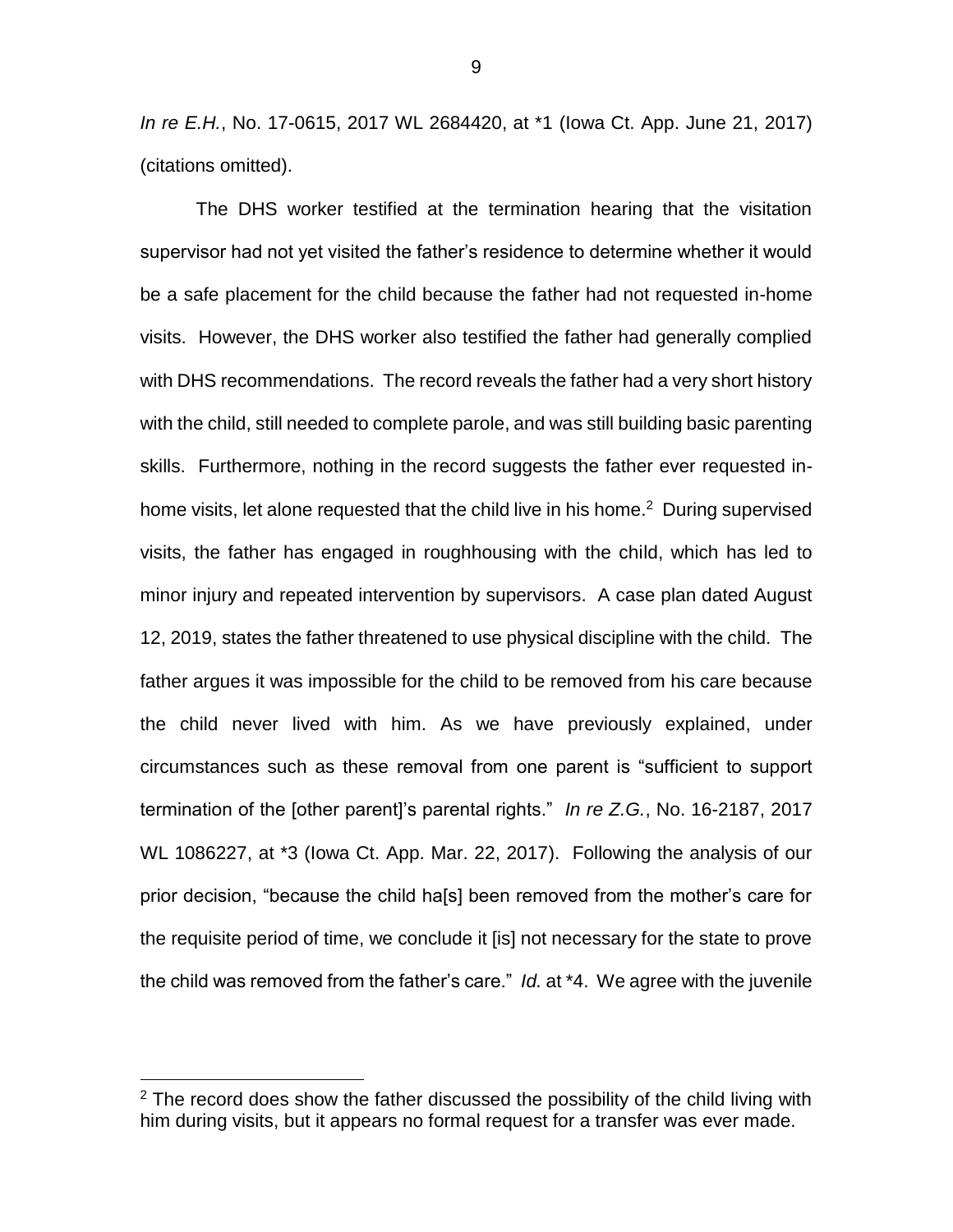court's findings there is clear and convincing evidence that the child could not be returned to the father's custody at the time of the termination hearing.

Analysis of whether termination is in the best interests of the child must follow. *P.L.*, 778 N.W.2d at 40. Here, we again note the child's advanced age, consistent foster placement, emotional growth, and desire to be adopted by the foster family. Like the child's relationship to the mother, the child feels unsafe in the father's presence. Although the father has obtained consistent employment and housing since completing his most recent sentence, the father has just begun to engage in a relationship with the child and build appropriate parenting skills. The father has needed consistent redirection from visitation supervisors regarding appropriate discussion topics and roughhousing. We appreciate the father's commitment to engagement in the child's life since confirming his paternity, but the facts show placement with the father will not provide for the "physical, mental, and emotional condition and needs of the child." Iowa Code § 232.116(2). Again, we cannot ask the child to wait continuously for the father to build the skills necessary to be a parent. *Dameron*, 306 N.W.2d at 747.

Finally, we examine the statutory exceptions to termination. *P.L.*, 778 N.W.2d at 41. Like the mother's situation, the only exception that could apply is if there is clear and convincing evidence that termination would be detrimental to the child due to the closeness of the parent-child bond. *See* Iowa Code § 232.116(3)(c). The record shows the father is in the process of building a relationship with the child. The father and child are still getting to know each other, and the child's consistent preference has been for termination and adoption by the foster family. Although the record shows a bond between the father and child has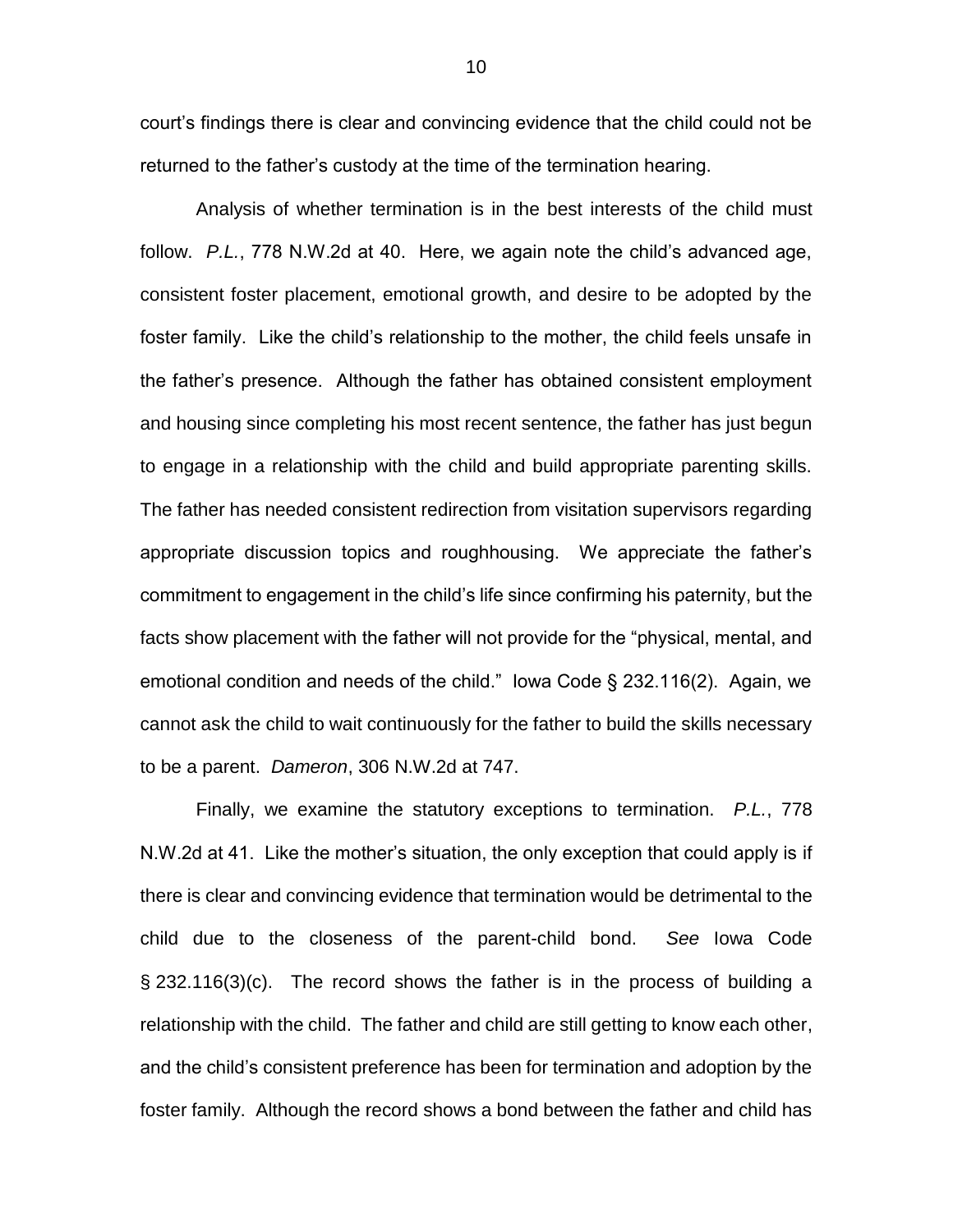begun to form, it is not a bond so close that termination would be detrimental to the child. *See id.* Thus, we find no statutory exception to termination is applicable in this situation.

We now turn to the father's argument DHS failed to make reasonable efforts toward reunification by failing to create a new case plan for the father and refusing to progress visits while termination proceedings were pending. Reasonable efforts are considered as a "scope of the efforts by the DHS to reunify parent and child after removal impacts the burden of proving those elements of termination which require reunification efforts." *C.B.*, 611 N.W.2d at 493. "A child's health and safety shall be the paramount concern in making reasonable efforts." Iowa Code § 232.102(12)(a). The father has been offered visitation, FSRP services, a psychological evaluation and treatment, and substance-abuse services among other services. The father was offered services prior to the paternity test but refused, preferring to wait until after the paternity confirmation. The court found DHS had not provided reasonable efforts to the father in late 2018, ordering that a case plan be developed to identify his objectives and goals. $3$  In the following months, the father engaged in visitation but refused mental-health services. The father engaged in drug testing through his parole program and reported consistent attendance at both alcoholics and narcotics anonymous meetings two times per

 $\overline{a}$ 

<sup>&</sup>lt;sup>3</sup> In a May 2019 motion filed pursuant to Iowa Rule of Civil Procedure 1.904, the father alleged no case plan was filed referencing goals or objectives for him until April 2019. However, our review of the record reveals the plan developed November 8, 2018, listed steps with which the father needed to comply. The court's permanency order, filed November 26, 2018, insists a new case plan be developed including the father. The November 8 case plan was not filed with the court until December 3, 2018, in satisfaction of the court's November 26 order.